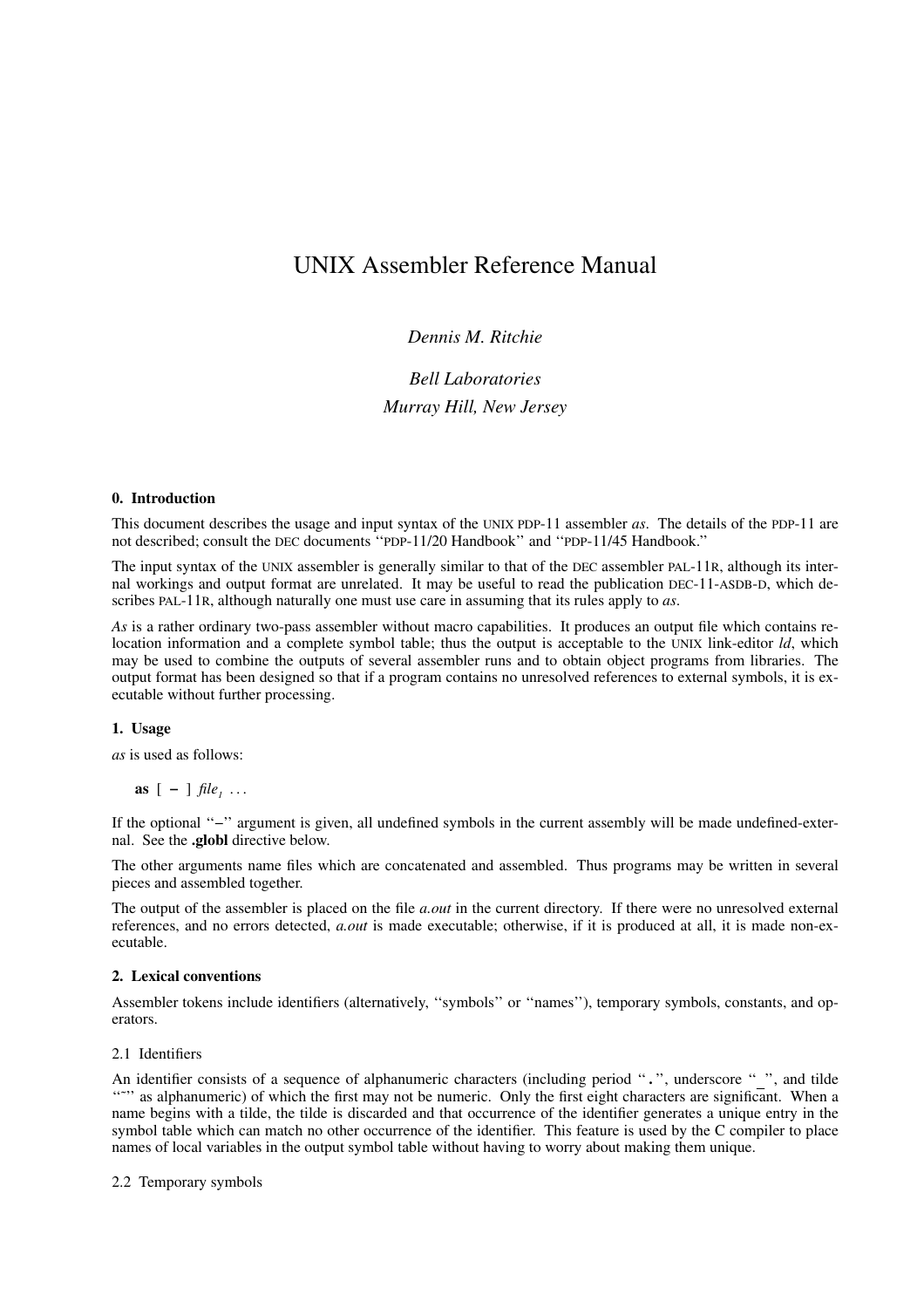A temporary symbol consists of a digit followed by "f" or "b". Temporary symbols are discussed fully in §5.1.

## 2.3 Constants

-

An octal constant consists of a sequence of digits; "8" and "9" are taken to have octal value 10 and 11. The constant is truncated to 16 bits and interpreted in two's complement notation.

A decimal constant consists of a sequence of digits terminated by a decimal point ''**.**''. The magnitude of the constant should be representable in 15 bits; i.e., be less than 32,768.

A single-character constant consists of a single quote "'" followed by an ASCII character not a new-line. Certain dual-character escape sequences are acceptable in place of the ASCII character to represent new-line and other nongraphics (see *String statements*, §5.5). The constant's value has the code for the given character in the least significant byte of the word and is null-padded on the left.

A double-character constant consists of a double quote ''"'' followed by a pair of ASCII characters not including new-line. Certain dual-character escape sequences are acceptable in place of either of the ASCII characters to represent new-line and other non-graphics (see *String statements*, §5.5). The constant's value has the code for the first given character in the least significant byte and that for the second character in the most significant byte.

## 2.4 Operators

There are several single- and double-character operators; see §6.

## 2.5 Blanks

Blank and tab characters may be interspersed freely between tokens, but may not be used within tokens (except character constants). A blank or tab is required to separate adjacent identifiers or constants not otherwise separated.

## 2.6 Comments

The character "/" introduces a comment, which extends through the end of the line on which it appears. Comments are ignored by the assembler.

## **3. Segments**

Assembled code and data fall into three segments: the text segment, the data segment, and the bss segment. The text segment is the one in which the assembler begins, and it is the one into which instructions are typically placed. The UNIX system will, if desired, enforce the purity of the text segment of programs by trapping write operations into it. Object programs produced by the assembler must be processed by the link-editor *ld* (using its ''−'' flag) if the text segment is to be write-protected. A single copy of the text segment is shared among all processes executing such a program.

The data segment is available for placing data or instructions which will be modified during execution. Anything which may go in the text segment may be put into the data segment. In programs with write-protected, sharable text segments, data segment contains the initialized but variable parts of a program. If the text segment is not pure, the data segment begins immediately after the text segment; if the text segment is pure, the data segment begins at the lowest 8K byte boundary after the text segment.

The bss segment may not contain any explicitly initialized code or data. The length of the bss segment (like that of text or data) is determined by the high-water mark of the location counter within it. The bss segment is actually an extension of the data segment and begins immediately after it. At the start of execution of a program, the bss segment is set to 0. Typically the bss segment is set up by statements exemplified by

$$
\text{lab:} \cdot = \cdot + 10
$$

The advantage in using the bss segment for storage that starts off empty is that the initialization information need not be stored in the output file. See also *Location counter* and *Assignment statements* below.

## **4. The location counter**

One special symbol, "**.**", is the location counter. Its value at any time is the offset within the appropriate segment of the start of the statement in which it appears. The location counter may be assigned to, with the restriction that the current segment may not change; furthermore, the value of '' **.** '' may not decrease. If the effect of the assign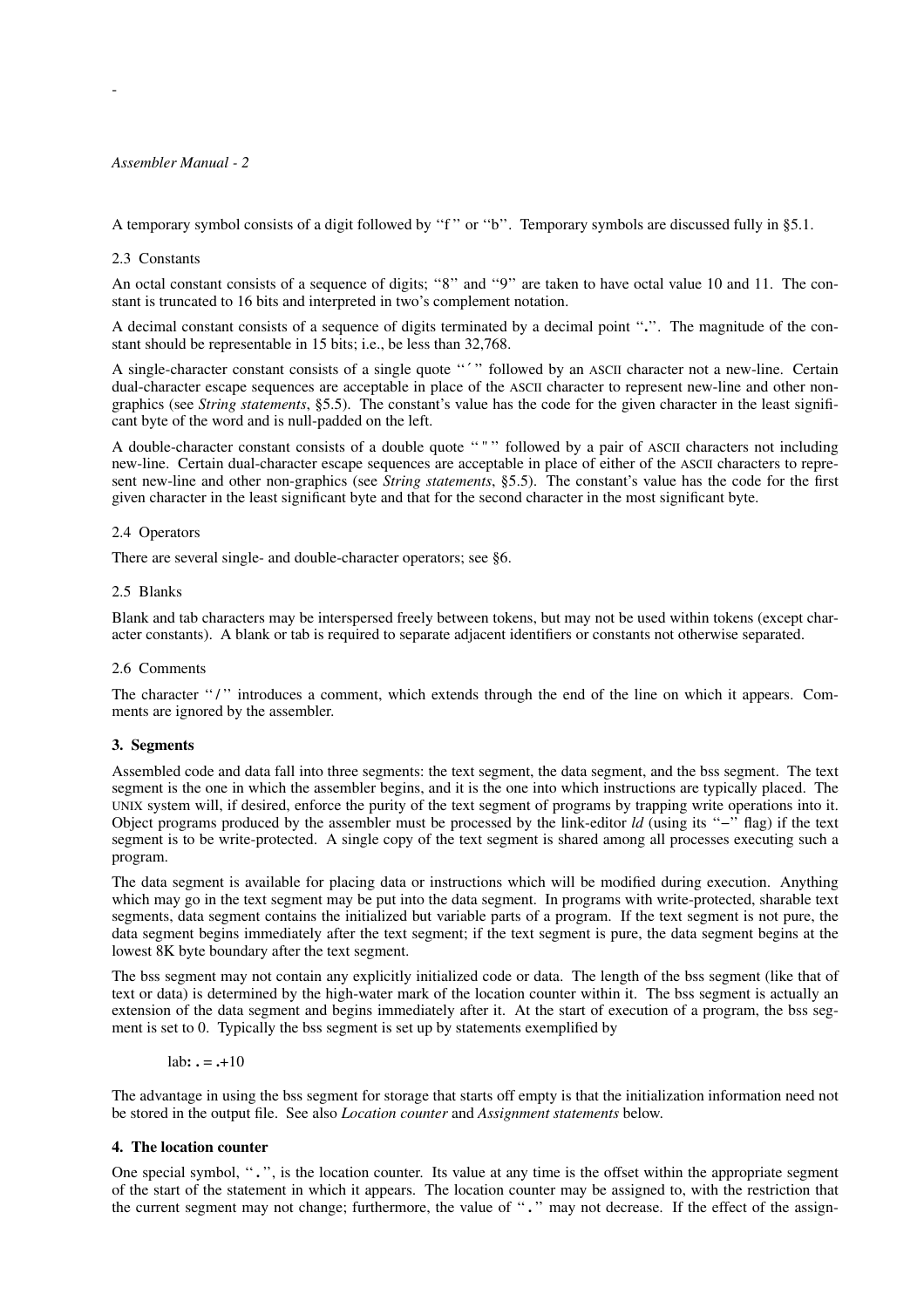ment is to increase the value of "...", the required number of null bytes are generated (but see *Segments* above).

#### **5. Statements**

-

A source program is composed of a sequence of *statements*. Statements are separated either by new-lines or by semicolons. There are five kinds of statements: null statements, expression statements, assignment statements, string statements, and keyword statements.

Any kind of statement may be preceded by one or more labels.

#### 5.1 Labels

There are two kinds of label: name labels and numeric labels. A name label consists of a name followed by a colon (:). The effect of a name label is to assign the current value and type of the location counter '' **.** '' to the name. An error is indicated in pass 1 if the name is already defined; an error is indicated in pass 2 if the '' **.** '' value assigned changes the definition of the label.

A numeric label consists of a digit *0* to *9* followed by a colon ( : ). Such a label serves to define temporary symbols of the form ''*n* b'' and ''*n* f '', where *n* is the digit of the label. As in the case of name labels, a numeric label assigns the current value and type of "." to the temporary symbol. However, several numeric labels with the same digit may be used within the same assembly. References of the form "*n* f" refer to the first numeric label "*n*:" *f* orward from the reference; ''*n*b'' symbols refer to the first ''*n* :'' label *b*ackward from the reference. This sort of temporary label was introduced by Knuth [*The Art of Computer Programming, Vol I: Fundamental Algorithms*]. Such labels tend to conserve both the symbol table space of the assembler and the inventive powers of the programmer.

#### 5.2 Null statements

A null statement is an empty statement (which may, however, have labels). A null statement is ignored by the assembler. Common examples of null statements are empty lines or lines containing only a label.

#### 5.3 Expression statements

An expression statement consists of an arithmetic expression not beginning with a keyword. The assembler computes its (16-bit) value and places it in the output stream, together with the appropriate relocation bits.

## 5.4 Assignment statements

An assignment statement consists of an identifier, an equals sign  $( = )$ , and an expression. The value and type of the expression are assigned to the identifier. It is not required that the type or value be the same in pass 2 as in pass 1, nor is it an error to redefine any symbol by assignment.

Any external attribute of the expression is lost across an assignment. This means that it is not possible to declare a global symbol by assigning to it, and that it is impossible to define a symbol to be offset from a non-locally defined global symbol.

As mentioned, it is permissible to assign to the location counter ".". It is required, however, that the type of the expression assigned be of the same type as '' **.** '', and it is forbidden to decrease the value of '' **.** ''. In practice, the most common assignment to " $\cdot$ " has the form " $\cdot = +n$ " for some number *n*; this has the effect of generating *n* null bytes.

## 5.5 String statements

A string statement generates a sequence of bytes containing ASCII characters. A string statement consists of a left string quote "<" followed by a sequence of ASCII characters not including newline, followed by a right string quote ''>''. Any of the ASCII characters may be replaced by a two-character escape sequence to represent certain nongraphic characters, as follows: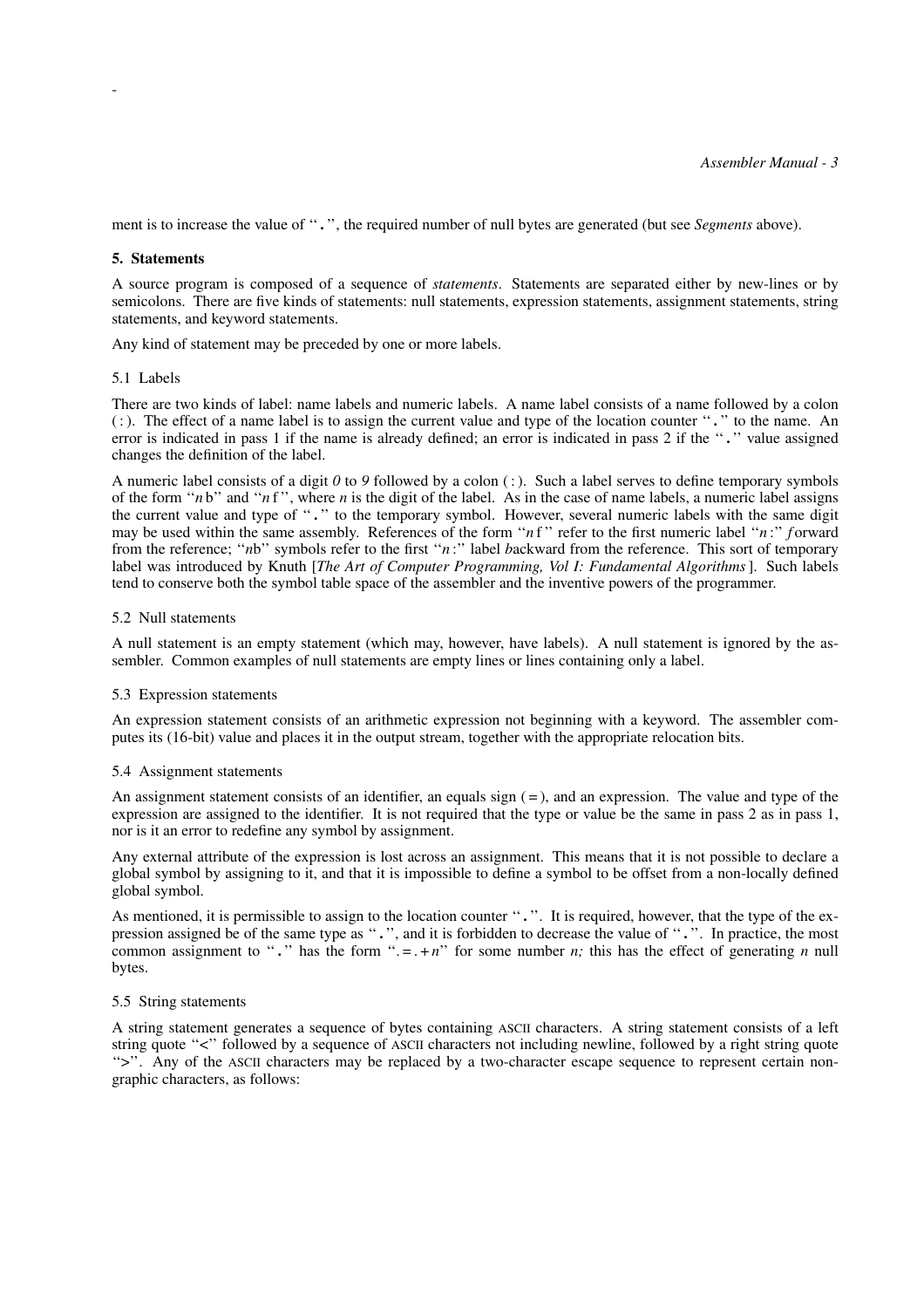| ۱n         | NL         | (012) |
|------------|------------|-------|
| \t         | HT         | (011) |
| ١e         | <b>EOT</b> | (004) |
| $\sqrt{0}$ | NUL        | (000) |
| ۱r         | <b>CR</b>  | (015) |
| ١a         | <b>ACK</b> | (006) |
| \p         | <b>PFX</b> | (033) |
| 11         |            |       |
| い          | ↘          |       |

The last two are included so that the escape character and the right string quote may be represented. The same escape sequences may also be used within single- and double-character constants (see §2.3 above).

#### 5.6 Keyword statements

Keyword statements are numerically the most common type, since most machine instructions are of this sort. A keyword statement begins with one of the many predefined keywords of the assembler; the syntax of the remainder depends on the keyword. All the keywords are listed below with the syntax they require.

## **6. Expressions**

An expression is a sequence of symbols representing a value. Its constituents are identifiers, constants, temporary symbols, operators, and brackets. Each expression has a type.

All operators in expressions are fundamentally binary in nature; if an operand is missing on the left, a 0 of absolute type is assumed. Arithmetic is two's complement and has 16 bits of precision. All operators have equal precedence, and expressions are evaluated strictly left to right except for the effect of brackets.

## 6.1 Expression operators

The operators are:

| (blank)             | when there is no operator between operands, the effect is exactly the same as if a "+" had ap-<br>peared.                                                               |
|---------------------|-------------------------------------------------------------------------------------------------------------------------------------------------------------------------|
| $\ddot{}$           | addition                                                                                                                                                                |
|                     | subtraction                                                                                                                                                             |
| ∗                   | multiplication                                                                                                                                                          |
| V                   | division (note that plain "/" starts a comment)                                                                                                                         |
| &                   | bitwise and                                                                                                                                                             |
|                     | bitwise or                                                                                                                                                              |
| $>\!>$              | logical right shift                                                                                                                                                     |
| <<                  | logical left shift                                                                                                                                                      |
| $\%$                | modulo                                                                                                                                                                  |
|                     | $a!b$ is a <b>or</b> ( <b>not</b> b); i.e., the <b>or</b> of the first operand and the one's complement of the second;<br>most common use is as a unary.                |
| $\hat{\phantom{a}}$ | result has the value of first operand and the type of the second; most often used to define new<br>machine instructions with syntax identical to existing instructions. |

Expressions may be grouped by use of square brackets "[]". (Round parentheses are reserved for address modes.)

## 6.2 Types

The assembler deals with a number of types of expressions. Most types are attached to keywords and used to select the routine which treats that keyword. The types likely to be met explicitly are: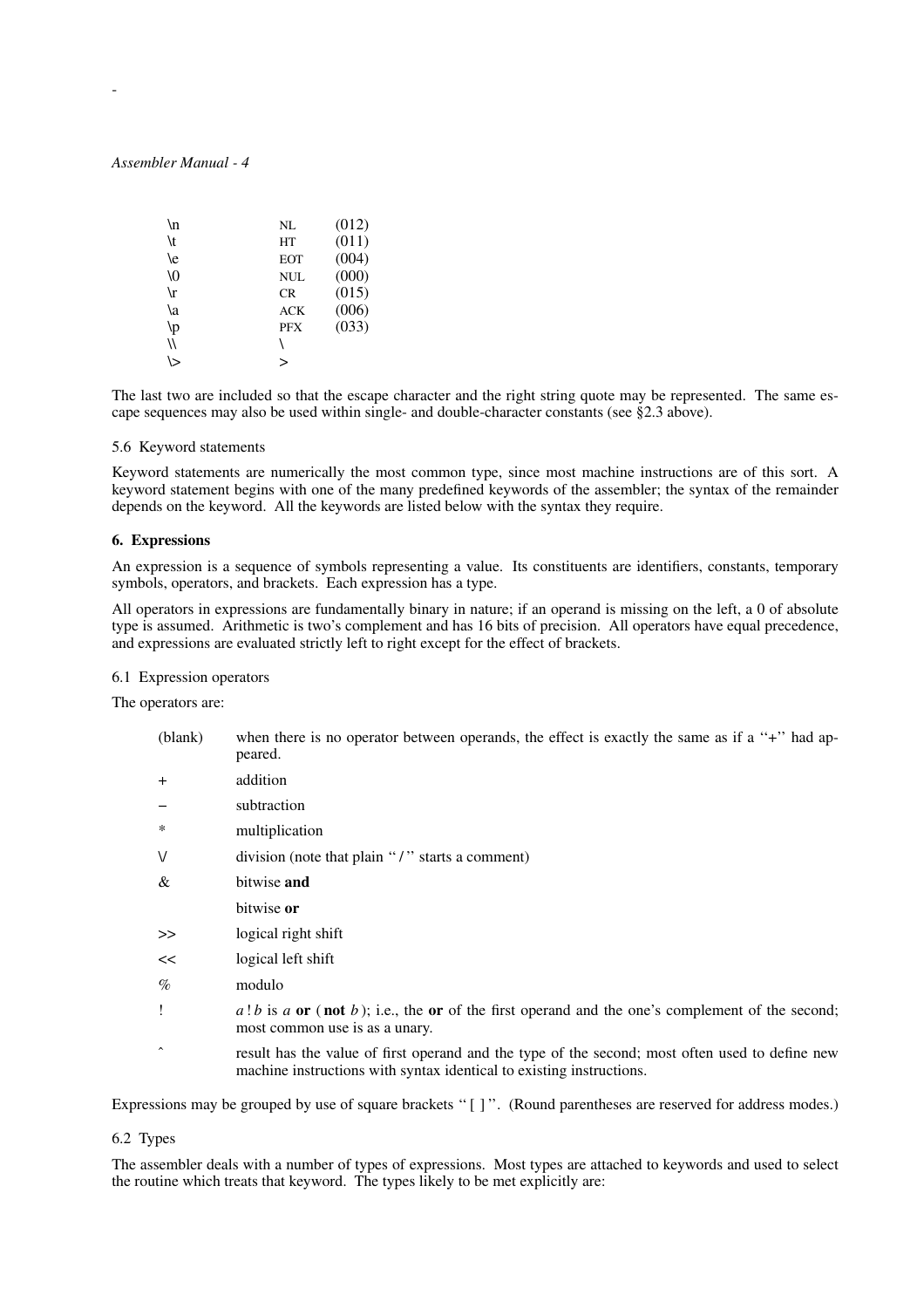#### undefined

-

Upon first encounter, each symbol is undefined. It may become undefined if it is assigned an undefined expression. It is an error to attempt to assemble an undefined expression in pass 2; in pass 1, it is not (except that certain keywords require operands which are not undefined).

#### undefined external

A symbol which is declared **.globl** but not defined in the current assembly is an undefined external. If such a symbol is declared, the link editor *ld* must be used to load the assembler's output with another routine that defines the undefined reference.

absolute

An absolute symbol is one defined ultimately from a constant. Its value is unaffected by any possible future applications of the link-editor to the output file.

#### text

The value of a text symbol is measured with respect to the beginning of the text segment of the program. If the assembler output is link-edited, its text symbols may change in value since the program need not be the first in the link editor's output. Most text symbols are defined by appearing as labels. At the start of an assembly, the value of " $\cdot \cdot$ " is text 0.

#### data

The value of a data symbol is measured with respect to the origin of the data segment of a program. Like text symbols, the value of a data symbol may change during a subsequent link-editor run since previously loaded programs may have data segments. After the first **.data** statement, the value of '' **.** '' is data 0.

bss

The value of a bss symbol is measured from the beginning of the bss segment of a program. Like text and data symbols, the value of a bss symbol may change during a subsequent link-editor run, since previously loaded programs may have bss segments. After the first **.bss** statement, the value of '' **.** '' is bss 0.

external absolute, text, data, or bss

symbols declared **.globl** but defined within an assembly as absolute, text, data, or bss symbols may be used exactly as if they were not declared **.globl**; however, their value and type are available to the link editor so that the program may be loaded with others that reference these symbols.

register

The symbols

**r0** ... **r5 fr0** ... **fr5 sp pc**

are predefined as register symbols. Either they or symbols defined from them must be used to refer to the six general-purpose, six floating-point, and the 2 special-purpose machine registers. The behavior of the floating register names is identical to that of the corresponding general register names; the former are provided as a mnemonic aid.

other types

Each keyword known to the assembler has a type which is used to select the routine which processes the associated keyword statement. The behavior of such symbols when not used as keywords is the same as if they were absolute.

#### 6.3 Type propagation in expressions

When operands are combined by expression operators, the result has a type which depends on the types of the operands and on the operator. The rules involved are complex to state but were intended to be sensible and predictable. For purposes of expression evaluation the important types are

> undefined absolute text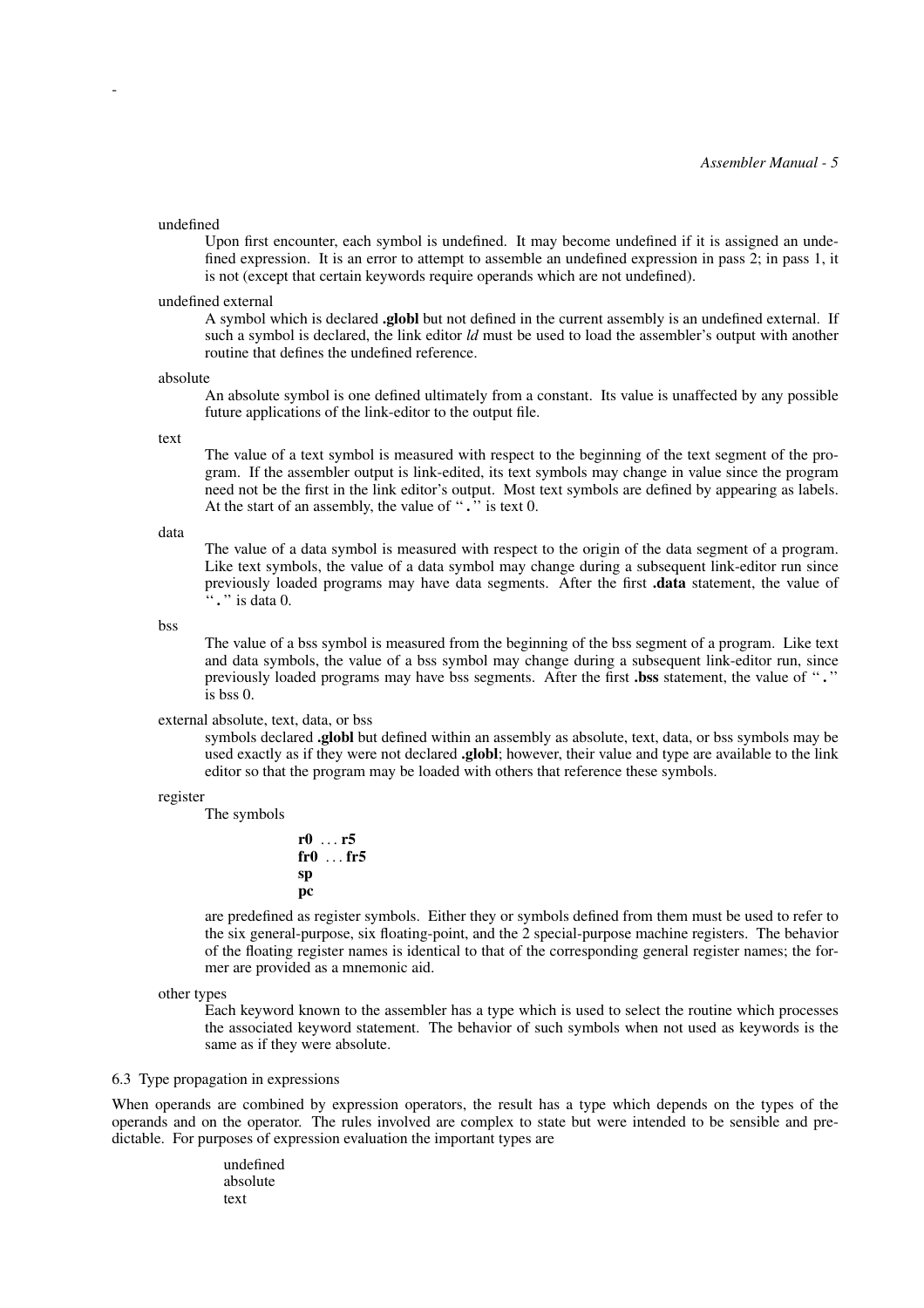-

data hee undefined external other

The combination rules are then: If one of the operands is undefined, the result is undefined. If both operands are absolute, the result is absolute. If an absolute is combined with one of the ''other types'' mentioned above, or with a register expression, the result has the register or other type. As a consequence, one can refer to r3 as ''r0+3''. If two operands of ''other type'' are combined, the result has the numerically larger type (not that this fact is very useful, since the values are not made public). An ''other type'' combined with an explicitly discussed type other than absolute acts like an absolute.

Further rules applying to particular operators are:

- + If one operand is text-, data-, or bss-segment relocatable, or is an undefined external, the result has the postulated type and the other operand must be absolute.
- If the first operand is a relocatable text-, data-, or bss-segment symbol, the second operand may be absolute (in which case the result has the type of the first operand); or the second operand may have the same type as the first (in which case the result is absolute). If the first operand is external undefined, the second must be absolute. All other combinations are illegal.
- This operator follows no other rule than that the result has the value of the first operand and the type of the second.
- others It is illegal to apply these operators to any but absolute symbols.

#### **7. Pseudo-operations**

The keywords listed below introduce statements which generate data in unusual forms or influence the later operations of the assembler. The metanotation

 $[$  stuff  $]$ ...

means that 0 or more instances of the given stuff may appear. Also, boldface tokens are literals, italic words are substitutable.

## 7.1 **.byte** *expression* [ **,** *expression* ] . . .

The *expression*s in the comma-separated list are truncated to 8 bits and assembled in successive bytes. The expressions must be absolute. This statement and the string statement above are the only ones which assemble data one byte at at time.

#### 7.2 **.even**

If the location counter '' **.** '' is odd, it is advanced by one so the next statement will be assembled at a word boundary.

## 7.3 **.if** *expression*

The *expression* must be absolute and defined in pass 1. If its value is nonzero, the **.if** is ignored; if zero, the statements between the **.if** and the matching **.endif** (below) are ignored. **.if** may be nested. The effect of **.if** cannot extend beyond the end of the input file in which it appears. (The statements are not totally ignored, in the following sense: **.if**s and **.endif**s are scanned for, and moreover all names are entered in the symbol table. Thus names occurring only inside an **.if** will show up as undefined if the symbol table is listed.)

#### 7.4 **.endif**

This statement marks the end of a conditionally-assembled section of code. See **.if** above.

## 7.5 **.globl** *name* [ **,** *name* ] . . .

This statement makes the *names* external. If they are otherwise defined (by assignment or appearance as a label) they act within the assembly exactly as if the **.globl** statement were not given; however, the link editor *ld* may be used to combine this routine with other routines that refer these symbols.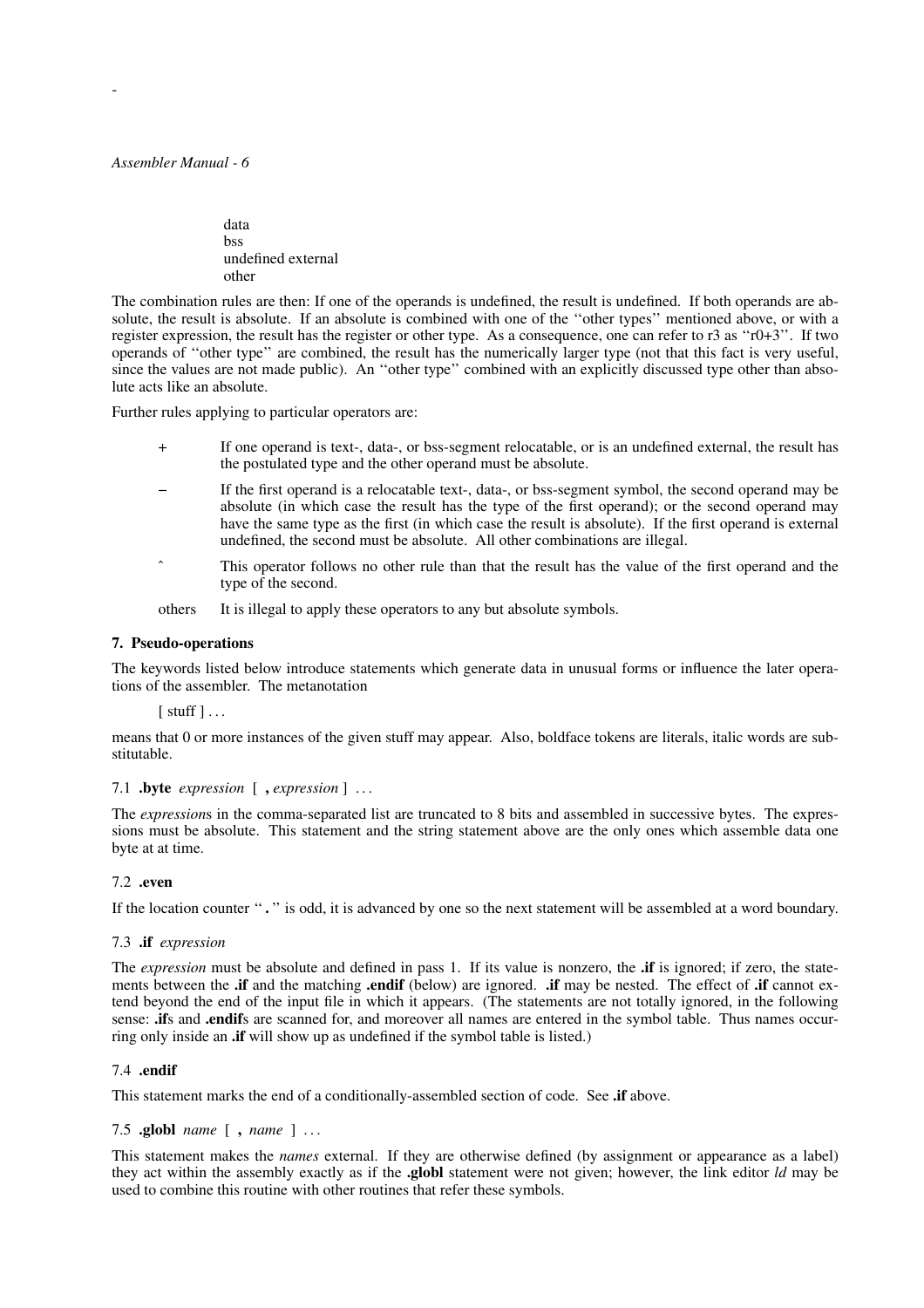Conversely, if the given symbols are not defined within the current assembly, the link editor can combine the output of this assembly with that of others which define the symbols.

As discussed in §1, it is possible to force the assembler to make all otherwise undefined symbols external.

7.6 **.text** 7.7 **.data** 7.8 **.bss**

-

These three pseudo-operations cause the assembler to begin assembling into the text, data, or bss segment respectively. Assembly starts in the text segment. It is forbidden to assemble any code or data into the bss segment, but symbols may be defined and "." moved about by assignment.

#### 7.9 **.comm** *name* **,** *expression*

Provided the *name* is not defined elsewhere, this statement is equivalent to

.globl name name = expression ˆ name

That is, the type of *name* is ''undefined external'', and its value is *expression*. In fact the *name* behaves in the current assembly just like an undefined external. However, the link-editor *ld* has been special-cased so that all external symbols which are not otherwise defined, and which have a non-zero value, are defined to lie in the bss segment, and enough space is left after the symbol to hold *expression* bytes. All symbols which become defined in this way are located before all the explicitly defined bss-segment locations.

#### **8. Machine instructions**

Because of the rather complicated instruction and addressing structure of the PDP-11, the syntax of machine instruction statements is varied. Although the following sections give the syntax in detail, the 11/20 and 11/45 handbooks should be consulted on the semantics.

## 8.1 Sources and Destinations

The syntax of general source and destination addresses is the same. Each must have one of the following forms, where *reg* is a register symbol, and *expr* is any sort of expression:

| syntax             | words | mode      |
|--------------------|-------|-----------|
| reg                | 0     | $0+reg$   |
| $(\text{reg})+$    | 0     | $2+reg$   |
| $-(reg)$           | 0     | $4+reg$   |
| $expr(\text{reg})$ | 1     | $6 + reg$ |
| $(\text{reg})$     | 0     | $1+reg$   |
| $*reg$             | 0     | $1+reg$   |
| * $(reg) +$        | 0     | $3+reg$   |
| * $-(reg)$         | 0     | $5+reg$   |
| $*(reg)$           | 1     | $7+reg$   |
| $*$ expr(reg)      | 1     | $7+reg$   |
| expr               | 1     | 67        |
| $\sqrt{$expr}$$    | 1     | 27        |
| $*$ expr           | 1     | 77        |
| $*$ \$expr         |       | 37        |

The *words* column gives the number of address words generated; the *mode* column gives the octal address-mode number. The syntax of the address forms is identical to that in DEC assemblers, except that "\*" has been substituted for " $@$ " and " $\$$ " for " $#$ "; the UNIX typing conventions make " $@$ " and " $#$ " rather inconvenient.

Notice that mode "\*reg" is identical to "(reg)"; that "\*(reg)" generates an index word (namely, 0); and that addresses consisting of an unadorned expression are assembled as pc-relative references independent of the type of the expression. To force a non-relative reference, the form ''\*\$expr'' can be used, but notice that further indirection is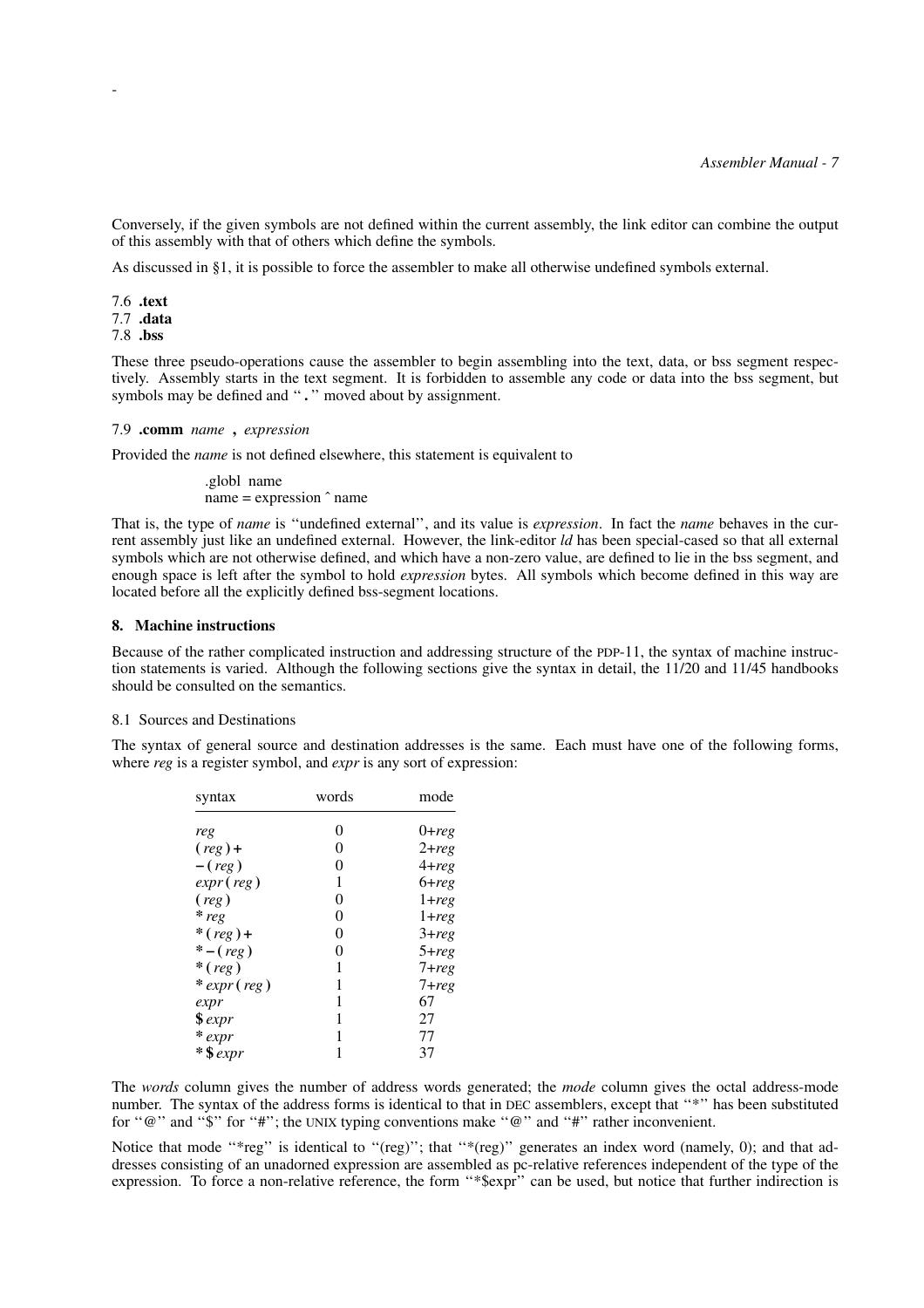impossible.

-

8.3 Simple machine instructions

The following instructions are defined as absolute symbols:

**clc clv clz cln sec sev sez sen**

They therefore require no special syntax. The PDP-11 hardware allows more than one of the ''clear'' class, or alternatively more than one of the ''set'' class to be **or**-ed together; this may be expressed as follows:

 $clc$   $|$   $clv$ 

#### 8.4 Branch

The following instructions take an expression as operand. The expression must lie in the same segment as the reference, cannot be undefined-external, and its value cannot differ from the current location of "." by more than 254 bytes:

| br  | blos |           |
|-----|------|-----------|
| bne | bvc  |           |
| beq | bys  |           |
| bge | bhis |           |
| blt | bec  | $(= bcc)$ |
| bgt | bcc  |           |
| ble | blo  |           |
| bpl | bcs  |           |
| bmi | bes  | $(= bcs)$ |
| bhi |      |           |

**bes** (''branch on error set'') and **bec** (''branch on error clear'') are intended to test the error bit returned by system calls (which is the c-bit).

#### 8.5 Extended branch instructions

The following symbols are followed by an expression representing an address in the same segment as ".". If the target address is close enough, a branch-type instruction is generated; if the address is too far away, a **jmp** will be used.

| jbr | jlos |
|-----|------|
| jne | jvc  |
| jeq | jvs  |
| jge | jhis |
| jlt | jec  |
| jgt | jcc  |
| jle | jlo  |
| jpl | jcs  |
| jmi | jes  |
| jhi |      |

**jbr** turns into a plain **jmp** if its target is too remote; the others (whose names are contructed by replacing the "b" in the branch instruction's name by ''j'') turn into the converse branch over a **jmp** to the target address.

## 8.6 Single operand instructions

The following symbols are names of single-operand machine instructions. The form of address expected is discussed in §8.1 above.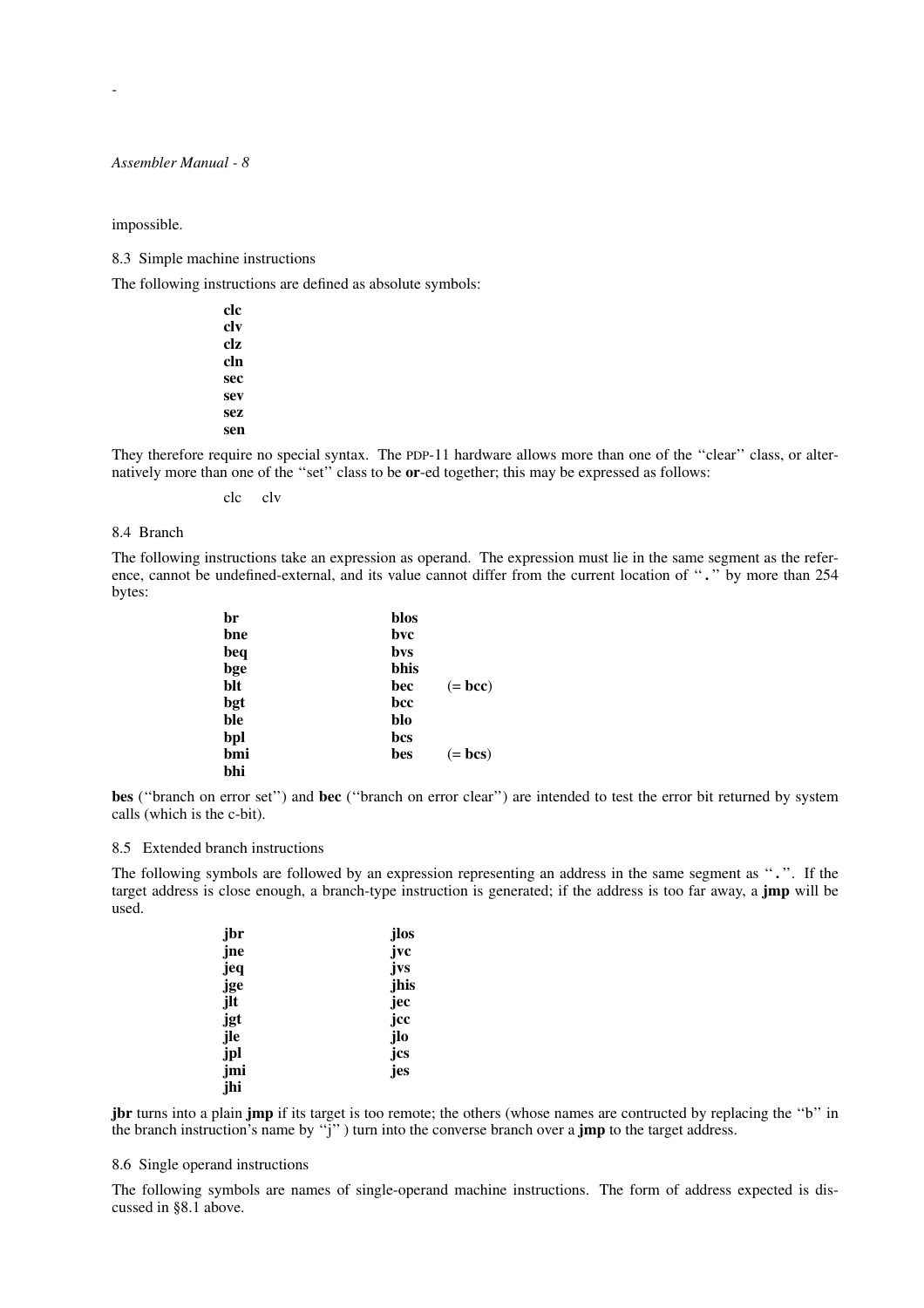| shch |
|------|
| ror  |
| rorb |
| rol  |
| rolb |
| asr  |
| asrb |
| asl  |
| aslb |
| jmp  |
| swab |
| tst  |
| tstb |
|      |

8.7 Double operand instructions

-

The following instructions take a general source and destination  $(\S 8.1)$ , separated by a comma, as operands.

**mov movb cmp cmpb bit bitb bic bicb bis bisb add sub**

8.8 Miscellaneous instructions

The following instructions have more specialized syntax. Here *reg* is a register name, *src* and *dst* a general source or destination (§8.1), and *expr* is an expression:

| jsr        | reg, dst  |                    |
|------------|-----------|--------------------|
| rts        | reg       |                    |
| <b>SVS</b> | expr      |                    |
| ash        | src, reg  | (or, <b>als</b> )  |
| ashc       | src, reg  | (or, <b>also</b> ) |
| mul        | src, reg  | $($ or, mpy $)$    |
| div        | src, reg  | (or, dvd)          |
| xor        | reg, dst  |                    |
| sxt        | $\,dst$   |                    |
| mark       | expr      |                    |
| sob        | reg, expr |                    |
|            |           |                    |

**sys** is another name for the **trap** instruction. It is used to code system calls. Its operand is required to be expressible in 6 bits. The alternative forms for **ash**, **ashc**, **mul**, and **div** are provided to avoid conflict with EAE register names should they be needed.

The expression in **mark** must be expressible in six bits, and the expression in **sob** must be in the same segment as '' **.** '', must not be external-undefined, must be less than '' **.** '', and must be within 510 bytes of '' **.** ''.

8.9 Floating-point unit instructions

The following floating-point operations are defined, with syntax as indicated:

**cfcc setf setd**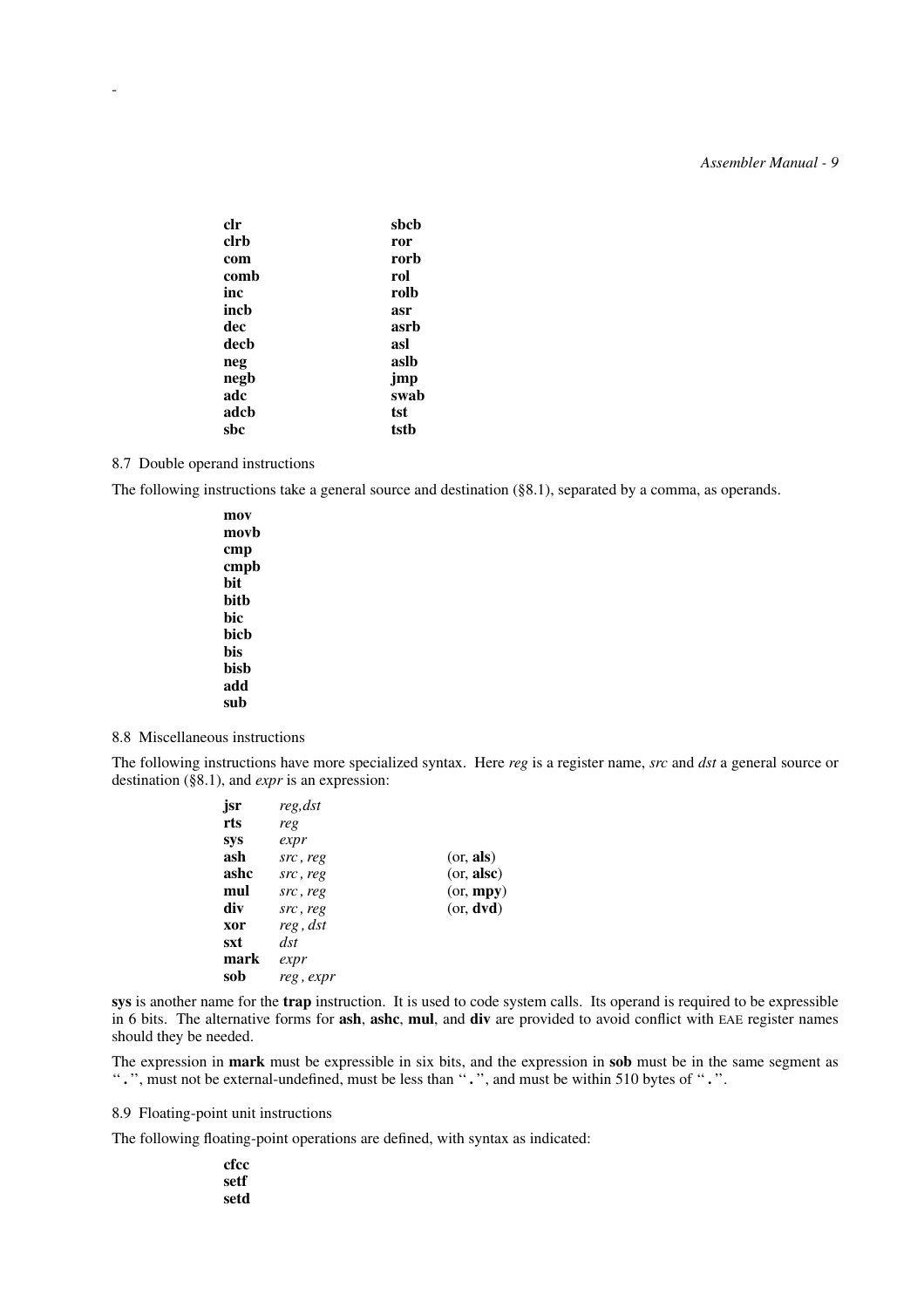-

| seti  |                   |                    |
|-------|-------------------|--------------------|
| setl  |                   |                    |
| clrf  | fdst              |                    |
| negf  | fdst              |                    |
| absf  | fdst              |                    |
| tstf  | fsrc              |                    |
| movf  | fsrc, freg        | $(=\mathrm{ldf})$  |
| movf  | <i>freg, fdst</i> | $(=$ stf)          |
| movif | src, freg         | $(=$ ldcif)        |
| movfi | <i>freg, dst</i>  | $(=\text{stcf}$    |
| movof | fsrc, freg        | $(=$ ldcdf $)$     |
| movfo | freg, fdst        | $(= \text{stcfd})$ |
| movie | src, freg         | $(=\text{ldexp})$  |
| movei | freg, dst         | $(=$ stexp)        |
| addf  | fsrc, freg        |                    |
| subf  | <i>fsrc, freg</i> |                    |
| mulf  | fsrc, freg        |                    |
| divf  | fsrc, freg        |                    |
| cmpf  | fsrc, freg        |                    |
| modf  | fsrc, freg        |                    |
| ldfps | src               |                    |
| stfps | $\,$ dst          |                    |
| stst  | $\,$ dst          |                    |
|       |                   |                    |

*fsrc*, *fdst*, and *freg* mean floating-point source, destination, and register respectively. Their syntax is identical to that for their non-floating counterparts, but note that only floating registers 0—3 can be a *freg*.

The names of several of the operations have been changed to bring out an analogy with certain fixed-point instructions. The only strange case is **movf**, which turns into either **stf** or **ldf** depending respectively on whether its first operand is or is not a register. Warning: **ldf** sets the floating condition codes, **stf** does not.

## **9. Other symbols**

9.1 **. .**

The symbol ".." is the *relocation counter*. Just before each assembled word is placed in the output stream, the current value of this symbol is added to the word if the word refers to a text, data or bss segment location. If the output word is a pc-relative address word which refers to an absolute location, the value of "..." is subtracted.

Thus the value of "..." can be taken to mean the starting core location of the program. In UNIX systems with relocation hardware, the initial value of '' **. .** '' is 0.

The value of "..." may be changed by assignment. Such a course of action is sometimes necessary, but the consequences should be carefully thought out. It is particularly ticklish to change ".." midway in an assembly or to do so in a program which will be treated by the loader, which has its own notions of '' **. .** ''.

## 9.2 System calls

The following absolute symbols may be used to code calls to the UNIX system (see the **sys** instruction above).

| break  | nice   |
|--------|--------|
| chdir  | open   |
| chmod  | read   |
| chown  | seek   |
| close  | setuid |
| creat  | signal |
| exec   | stat   |
| exit   | stime  |
| fork   | stty   |
| fstat  | tell   |
| getuid | time   |
| gtty   | umoun  |